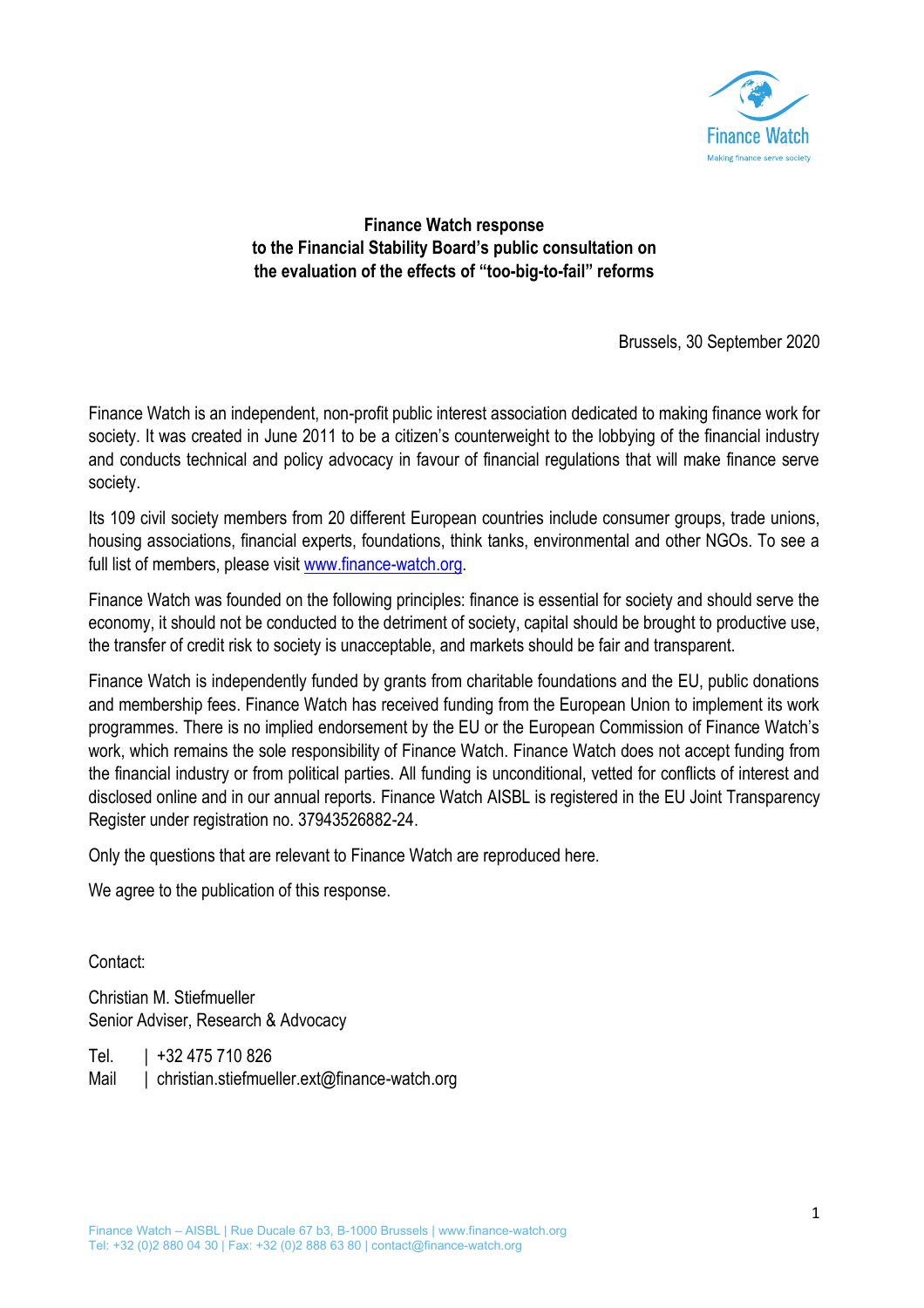

## **Q1. Does the report draw the appropriate inferences about the extent to which TBTF reforms have achieved their objectives?**

At the Pittsburgh Summit in 2009, G20 Leaders called on the FSB to propose possible measures to address "too-big-to-fail" (TBTF) problems associated with SIFIs. In 2010, at the Seoul summit, the G20 Leaders endorsed the FSB framework for *"reducing the moral hazard of SIFIs"*. In 2012, following the Los Cabos summit, the Chair of the FSB reported in his letter to the G-20 finance ministers and central bank governors on progress in implementing the SIFI framework and the *"importance of ending TBTF"*<sup>1</sup> . Since then, "ending too-big-to-fail" has been used regularly to denote this workstream at the FSB and annual reporting on this topic by the FSB to G-20 leaders has regularly come under this heading.<sup>2</sup> Given the immense and lasting damage inflicted on the general public by the 2007/08 crisis there is no doubt, in our view, that this wording represents the correct interpretation of the underlying policy objective, namely to remove once and for all the implicit guarantee extended by the public to excessively large financial institutions.

In the terms of reference for this present review, however, the objectives of TBTF reforms are to *"reduce the moral hazard risks and externalities posed by these [systemically important] banks, and enhance the ability of authorities to resolve them in an orderly manner ..."*. According to the Consultation Report (pg. 13), the reforms are *"intended to reduce the probability and cost of financial crisis"*. The main policy objective that originally informed this endeavour, and which should be the benchmark of this review – whether the reforms of the past ten years have ended, or are at least expected to end TBTF in the foreseeable future – no longer figures.

Finance Watch is concerned about the shift in semantics from "ending TBTF" back to "addressing TBTF". We appreciate that a degree of semantic ambiguity may have been helpful to facilitate consensus and convenient to maintain political room for manoeuvre in dealing with a complex subject. In the context of trying to evaluate the effectiveness and adequacy of measures taken, such ambiguity does not serve the purpose well. The financial crisis of 2007/08 and its aftermath have demonstrated that there is little public support in most jurisdictions for rescuing privately-owned financial institutions from the effects of a crisis that they have brought upon themselves. Anything short of an unambiguous commitment of policymakers and the FSB to "ending too-big-to-fail" is unlikely to fully restore public trust in the financial system.

## **Q2. Does the report identify suitable findings for consideration by the relevant policy-making bodies?**

As mentioned previously, the report does not conclusively answer the main underlying question: have the TBTF reforms undertaken so far been successful in ending too big to fail"? This question calls for a binary answer. The report contains a wealth of evidence to draw the conclusion that the answer, regrettably, must be "No". Instead, the report places emphasis on progress being made, in terms of capitalisation and resolvability, and the resulting gains in banking sector resilience. Finance Watch does not dispute these incremental gains. We would argue, however, that to provide useful guidance for the political discussion among G-20 leaders, and all other jurisdictions committed to the process of international standard-setting, the report should be more forthright in stating that TBTF reforms have so far not achieved their objective and new initiatives are therefore needed.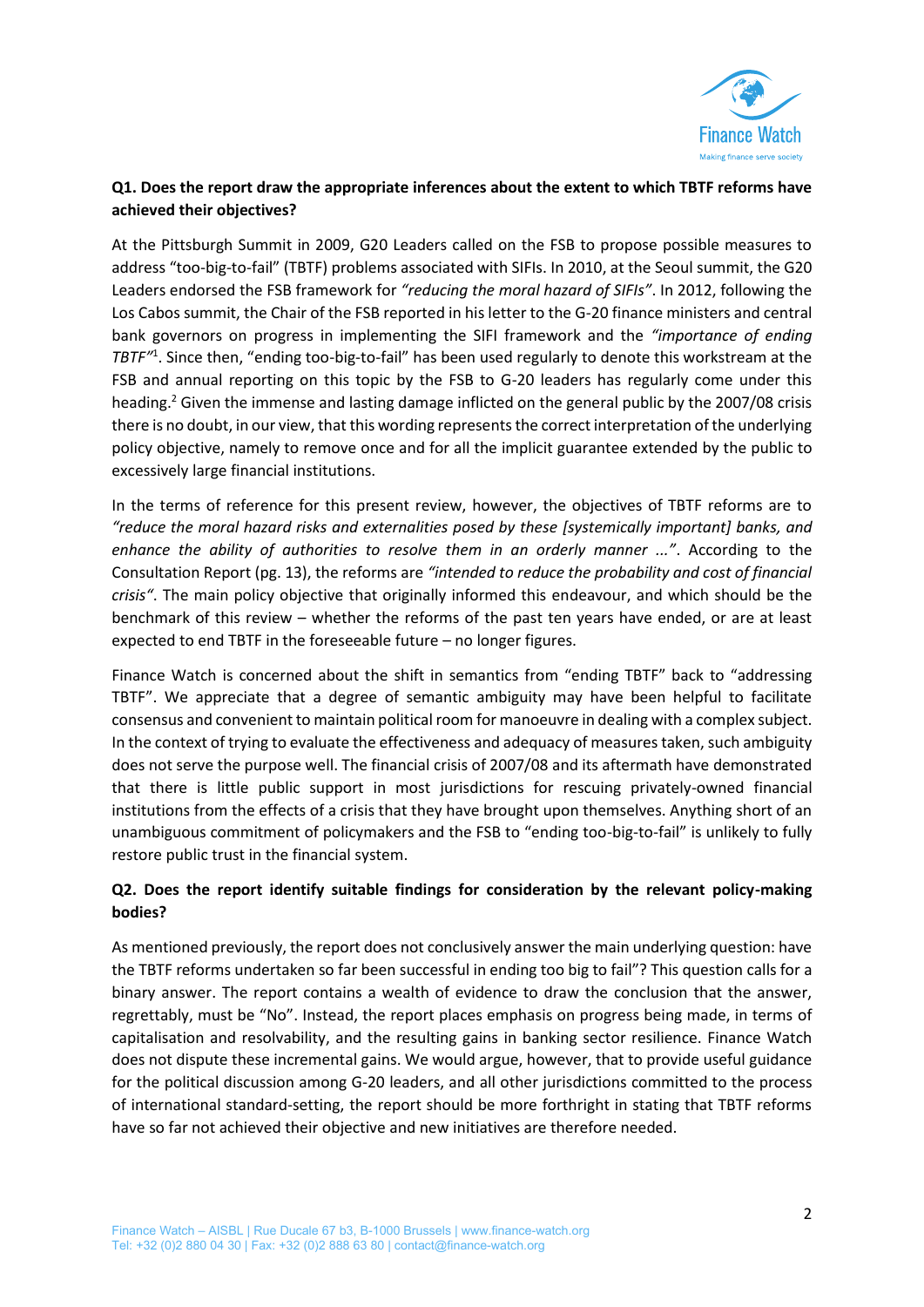

## **3. Are the analytical approaches used to evaluate the effects of the TBTF reforms appropriate? Are there other approaches to consider?**

The Consultation Report rightly mentions that *"State support for failing banks has continued"* and that *"obstacles to resolvability remain"*. It does not, however, consider the possibility that current levels of loss–absorbing capacity required of SIBs may still be insufficient for these institutions to withstand financial distress in all but the most favourable conditions. This applies, in particular, to regulatory capital, which is available at all times, whereas the capacity of bail-inable debt to absorb losses is predicated upon the feasibility of resolution action, especially bail-in (see Q7.)

The report finds that improvements in the capitalisation of SIBs since the crisis, relative to other banks, are *"often not statistically significant"* (pg. 48) and notes that G-SIBs continue to operate with ratios of Tier 1 capital to (unweighted) assets that are significantly lower than those of D-SIBs or non-SIBs (pg. 45). This would imply that the business of G-SIBs is, on average, less risky than that of other banks – a conclusion that is intuitively difficult to accept and empirically unproven at best. Rather to the contrary, G-SIB balance sheets contain comparatively high proportions of Level 2 and 3 assets (28% vs. 15%) and derivatives (8.7% vs. 1.2-2.6%), exposures that tend to be notoriously difficult to value and susceptible to triggering large single-event losses.

The report acknowledges that average risk weights (RWA densities) for G-SIBs *"remain substantially lower for G-SIBs when compared with other banks"* but attributes this finding to *"differences in the business model and the type of activity which the banks engage in"* (Appendix, pgs. 58 and 156). It does not consider the possible explanation, supported by a numerous independent studies<sup>3</sup>, that the use of internal risk models – the A-IRB approach under Basel III – enables G-SIBs, in particular, to apply discretionary judgment in valuing certain asset categories, and so to achieve altogether lower RWA densities than banks that rely on . We are mindful that the – now delayed – finalisation of Basel III provides for an "output floor" to address this issue but would nevertheless suggest a more detailed review by the FSB, assisted by the BCBS, of the adequacy of SIB capital levels, in general, and the calibration of G-SIB (and D-SIB) buffers, in particular.

The Consultation Report also highlights the largely unchanged structural and geographical complexity of SIBs, in general, and G-SIBs, in particular (pgs. 47-49). It appears that the FSB's analysis on this point has been limited and hampered by a lack of available data, which could be seen as a concern. Moreover, the analysis does not consider the possible correlation between organisational complexity and the resolvability of SIBs (see Q7. below). We would therefore welcome a more comprehensive analytical review of the impact of organisational complexity on the resilience and resolvability of SIBs, which could in turn provide valuable information to better assess why TBTF reform measures so far have not had a demonstrable effect on the complexity of SIBs.

## **5. The analysis was carried out before the COVID-19 pandemic, which may have produced new evidence relevant to the evaluation. Within the terms of reference, what updated analytical work would be most useful?**

In response to the COVID-19 pandemic, and in with the FSB's recommendations<sup>4</sup>, G-20 jurisdictions, and many others, have introduced measures that make use of the countercyclical mechanisms and discretionary flexibility available in their respective prudential frameworks. Finance Watch supports these measures and their objective of avoiding incremental stress and strictures on the banking sector that would likely augment the impact of the external shock caused by the pandemic. Some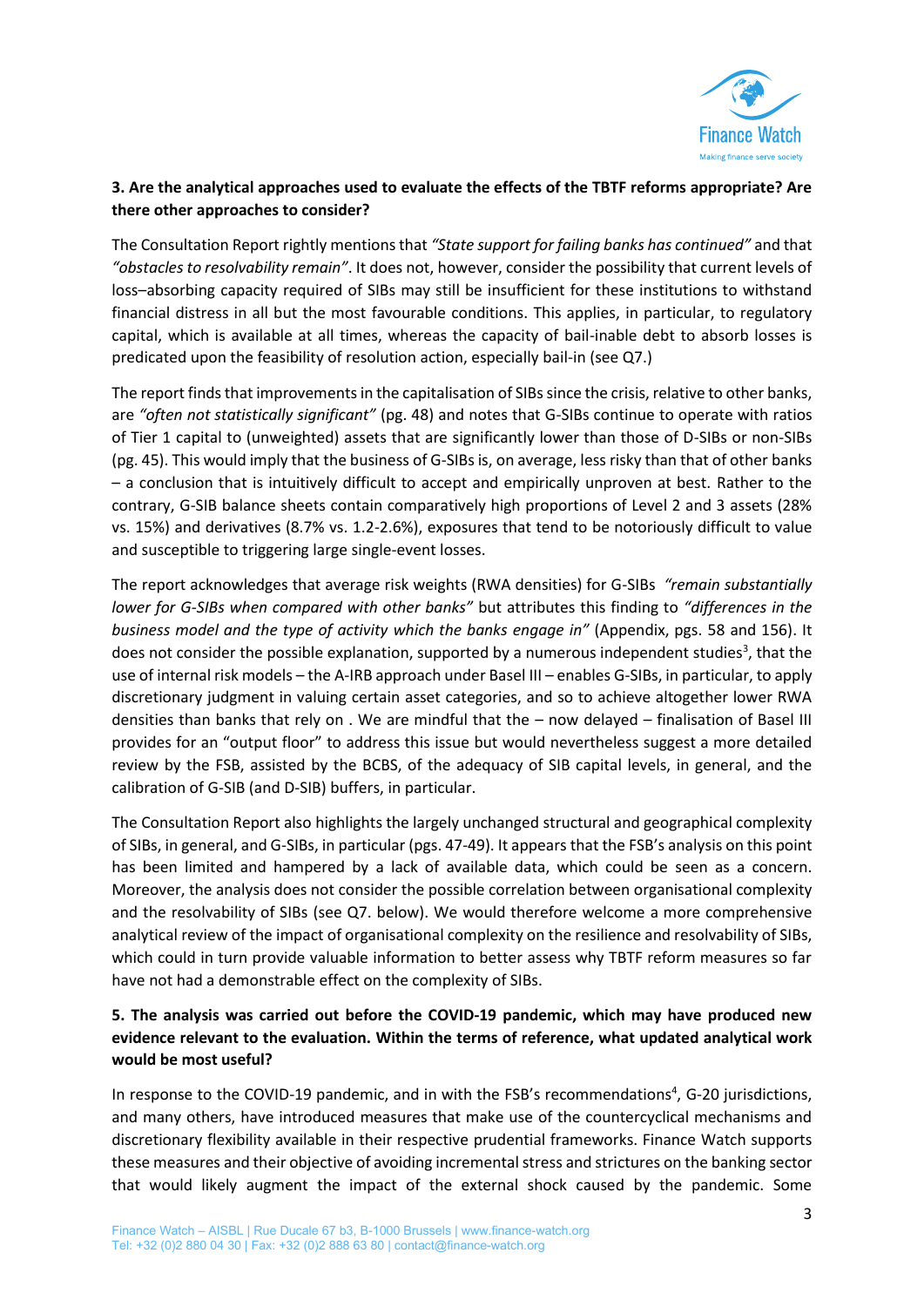

jurisdictions, such as the EU, have also chosen to postpone the implementation of certain parts of the final Basel III framework, as has been suggested by the BCBS.

We observe that there are calls for another review of the final Basel III framework arguing that the impact of the COVID-19 could be mitigated by adopting less demanding prudential requirements, e.g. regarding the output floor for credit risk, the treatment of trading book exposures or operational risk. In the context of this review, whose main finding in our view is that TBTF has not been conclusively addressed and significant further progress ought to be made, we follow this debate with great concern. As discussed previously (see Q3. above), the Consultation Report appears to confirm our view that capitalisation levels for SIBs are still not adequate and should be further strengthened. The finalisation of Basel III, although not sufficient on its own, would be an important step in the right direction and should not be reversed or diluted.

## **6. Does the report accurately describe the ways in which TBTF reforms may affect banks' behaviour and markets' responses? Are there other channels that the evaluation has not considered?**

The impact of TBTF reforms on the functioning of financial markets is difficult to observe because market conditions during the ten-year observation period can barely be described as normal. Throughout this period, the balance of supply and demand has been dislocated by massive central bank interventions. These interventions were the direct result of the 2007/08 financial crisis and, in Europe, the sovereign debt crisis of the Euro area, which peaked in 2012 and was itself a second-round effect of the former. This is to say that the global financial markets have operated for the last ten years in a persistent state of emergency, driven largely by the continuous implementation of unorthodox monetary policy in some of the major G-20 jurisdictions, which have resulted in inflated equity valuations and escalating corporate and household debt levels in a number of these jurisdictions.

The report concludes, in summary, that market shares of SIBs in their domestic markets have declined. It acknowledges, however, that this does not apply to Europe where SIBs have, to the contrary, further increased their share of assets, loans and deposits (pg. 50). Findings in other regions are mixed. The report confirms that the size distribution of banks remains highly skewed in most countries and markets, on the whole, continue to be vulnerable to shocks to these large institutions (pg. 69). ). The dynamics that enable SIBs, in general, and G-SIBs, in particular, to further strengthen their market positions, despite the implementation of TBTF reforms, should be further reviewed.

There is evidence that G-SIBs, and some D-SIBs hold dominant market positions in some areas of wholesale banking, in particular, which affect both the competitiveness and, potentially, stability of these markets. In the Consultation Report only the latter is considered. The report finds that interconnectedness between SIBs, directly through interbank lending, trading and investment, and indirectly through membership in Central Counterparties (CCPs) and relationships with Non-Bank Financial Intermediaries (NBFIs), remains very high (pgs. 55 and 57). We agree that further research is needed to better assess the financial stability implications of the increasing involvement of NBFIs in banking and related activities and to create more transparency of the links between banks and NBFIs. We would also welcome a more granular analysis of the development of SIBs' market shares in wholesale banking and capital markets and the impact of what we expect to be a high degree of concentration in key market segments on the competitiveness and stability of global markets.

## **7. Does the report accurately describe the remaining obstacles to the resolvability of systemically important banks (SIBs)? Are there other major obstacles that should be highlighted?**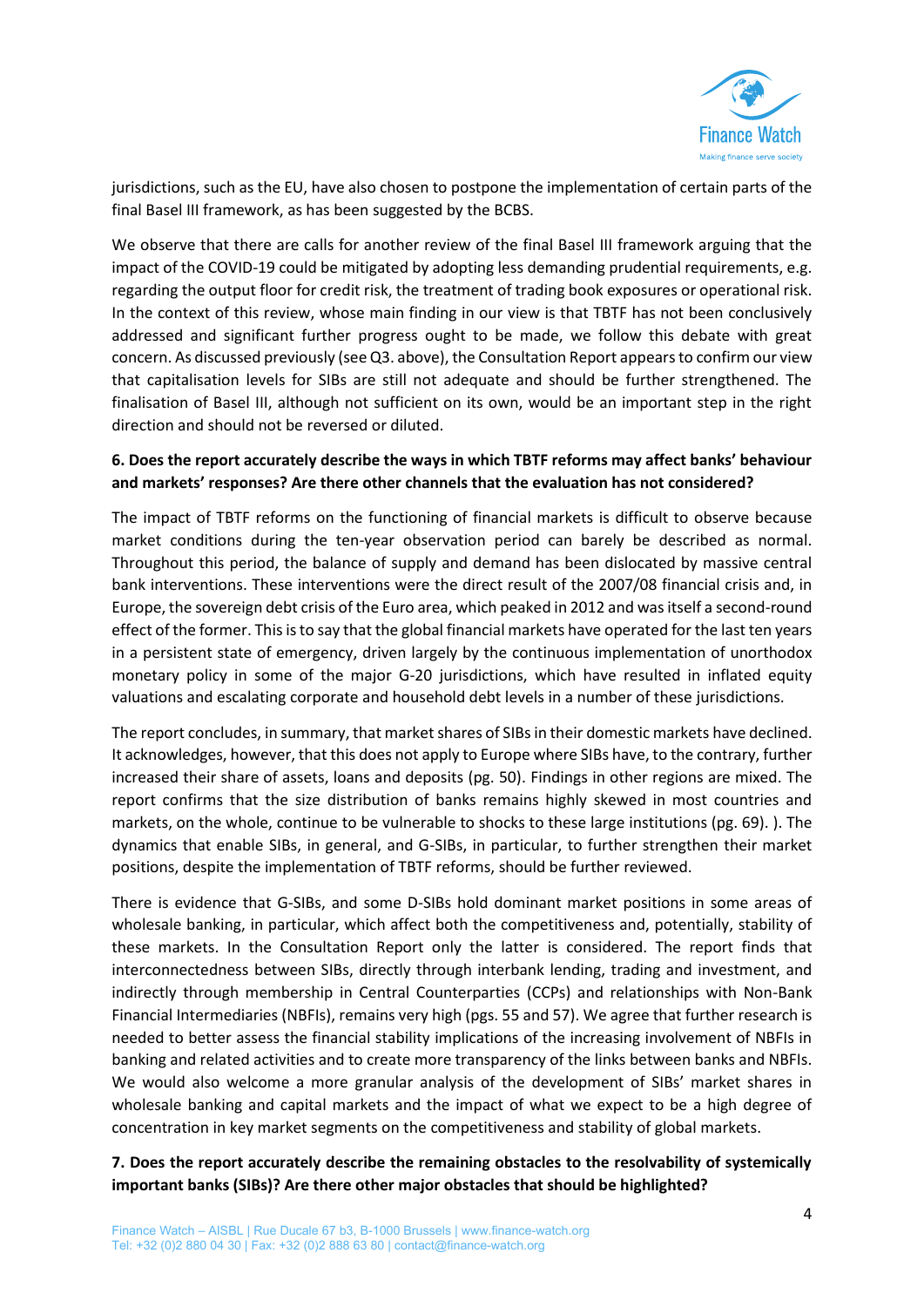

Finance Watch agrees with the Consultation Report's conclusion that obstacles to resolvability remain and more needs to be done to remove them (pg. 31). We are aware that many policymakers, academic and professional experts and large sections of the market continue to express serious doubts about the realistic prospects of resolving SIBs, in general, and G-SIBs, in particular, without recourse to public funds. Experience so far has shown that resolution action has been the exception, rather than the rule. Of the five cases of EU banks reviewed in Annex G to the Consultation Report only one, Banco Popular Español, has been resolved so far using the procedure set out in the EU Bank Recovery and Resolution Directive. In all other cases public funds were used once again to stabilise failing banks.

The report correctly identifies a number of obstacles, such as the availability, and appropriate distribution of internal TLAC, the availability of resolution funding arrangements, the need to secure access to financial market infrastructure (FMI), and to conduct a timely, and accurate valuation of a failing bank's assets and liabilities. While all these are valid and important considerations it appears that the report does not take into account that the legal, organisational and operational complexity of SIB groups by itself has the capacity to cause substantial problems in the development of credible, and viable resolution plans and therefore constitutes a major impediment to resolvability. While the FSB's Key Attributes Key Attributes of Effective Resolution Regimes for Financial Institutions (KA) call for supervisory or resolution authorities to be able to impose measures to reduce the complexity and costliness of resolution, including changes to a bank's business practices, structure or organisation (Principle 10.5), it appears that these powers have so far not been used even in jurisdictions, such as the EU, where they have been implemented. The Consultation Report should, in our view, recognise this issue as one of the existing obstacles to resolvability so that policymakers may consider amending the FBS's mandate accordingly.

## **8. Does the report draw appropriate inferences about the extent to which market participants perceive resolution reforms to be credible?**

As the report rightly observes, public support for private-sector banks in jurisdictions that have already introduced comprehensive resolution regimes *"cast doubt on the effectiveness and credibility of those regimes"* (pg. 30).

We would therefore expect that market participants will continue to factor in government support when pricing SIB-issued debt securities. This assumption appears to be confirmed by the findings of the Consultation Report. The report observes that, according to most of the studies commissioned and/or evaluated as part of the review, funding cost advantages (FCAs) of SIBs have declined, on average, since their peak at the height of the crisis but have remained unchanged or even increased relative to the average pre-crisis level (pgs. 33-35). This appears plausible: as memories of the crisis recede and TBTF reforms, especially bail-in, are introduced, market participants are likely to mark down their expectations of sovereign support for SIBs. A moderate decline of FCAs from their midcrisis peaks should not be seen as evidence, however, that market participants have come to expect that SIBs will be resolved, rather than bailed-out, in a future crisis.

For the purposes of informing the policy discussion going forward the principal finding to be communicated to policymakers is that implicit subsidies (FCAs) still exist and that they are, by all accounts, material. That implies that TBTF continues to distort the pricing of risk, and therefore the competitive environment in favour of SIBs. As we have seen before the crisis of 2007/08, this effect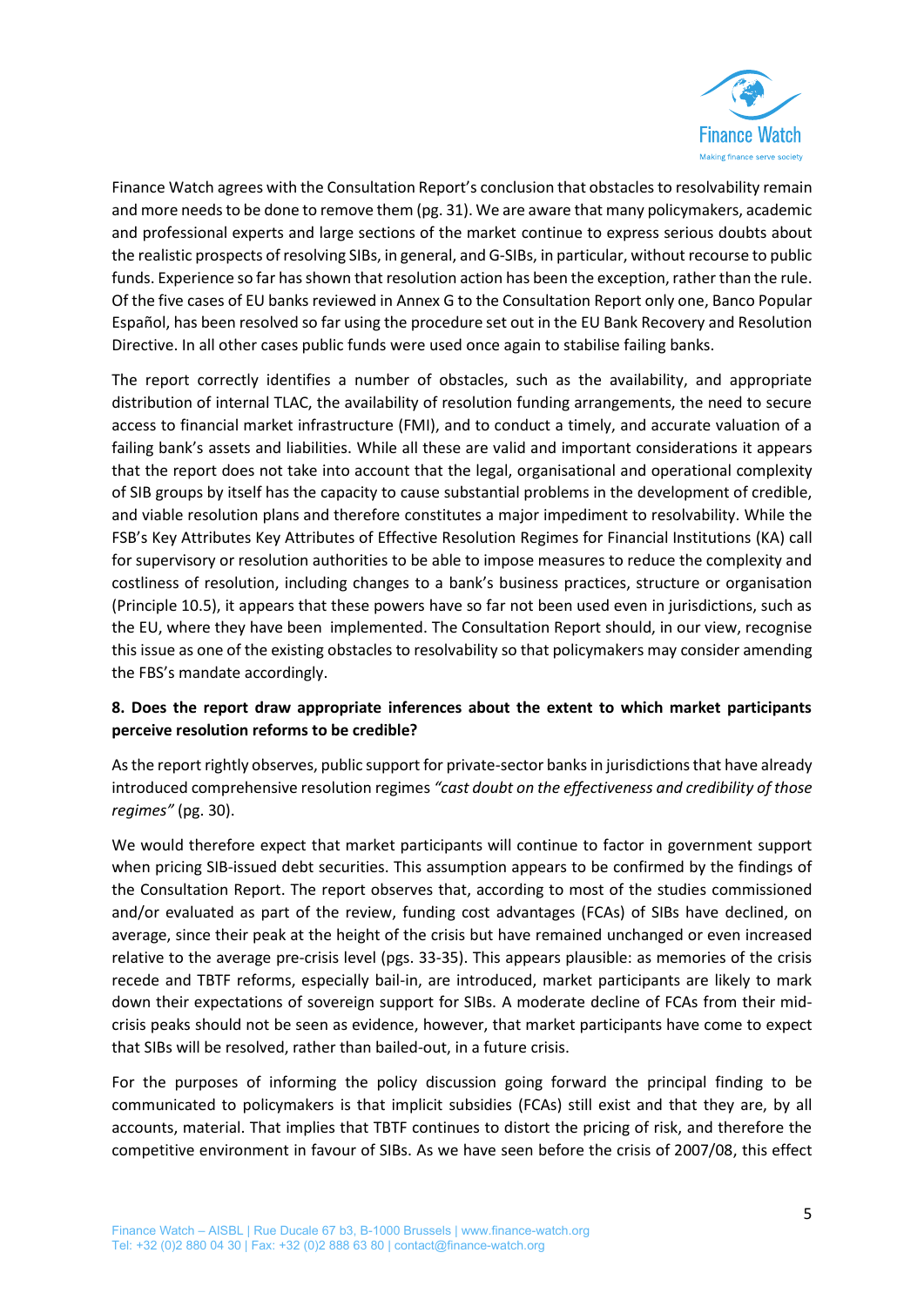

tends to be self-reinforcing and further entrenches, if not exacerbates the already existing polarisation of the banking landscape in many jurisdictions (see also Q6. above).

## **10. Does the report accurately describe changes in the structure and resilience of the global financial system and in financial integration? Does it draw the appropriate inferences about the extent to which these changes have been driven by TBTF reforms? Does the report accurately describe and estimate the social costs and benefits of TBTF reforms?**

As mentioned in our response to Q1. we believe that the Consultation Report places too much emphasis on incremental, but ultimately insufficient gains. As a summary of a major international effort that has lasted for ten years and had the explicit support of G-20 leaders, the level of progress achieved so far can only be deemed unsatisfactory. Policymakers should be reminded of their commitment, in the aftermath of the 2007/08 crisis, that TBTF would be ended and that public funds would never again be used to fund a wholesale rescue of the financial sector in general, and banking, in particular, except in the most exceptional circumstances – such as a global pandemic. In order to rebuild public trust in the financial system it is important, in our view, to reiterate this commitment and acknowledge that, for all the welcome progress that TBTF reforms have brought so far, TBTF has not been solved and further regulatory efforts are required at a global scale.

#### **11. Are there any other issues that should be considered, within the terms of reference?**

We would like to draw the FSB's attention to the design of the framework for designating G-SIBs, which, although its has so far served its purpose, could benefit from incremental improvements. In particular, we believe that the designation scheme should be reviewed to ensure that the list is consistent over time and reliably covers all institutions that are of global significance.

This is important because a) the implications of being designated as a G-SIB are material for the bank in question and require significant adjustments for it to comply with the additional prudential, reporting and other requirements; and b) these adjustments need time to be implemented. Since 2011, the list of G-SIBs has remained fairly stable in some respects: it usually comprises around 30 groups and includes a group of 'core constituents', in particular in the four higher 'buckets' (2-5), that have been on the list continuously since its inception. We note, however, that there are several banks that have been removed from the list over time but which are, by virtue of their size and geographical presence, still widely recognised by market participants as being systemically important at a global scale. We would recommend a review of the G-SIB designation framework that provides for more continuity over time, e.g. by calculating the relevant quantitative scores over longer reference periods. We appreciate that this could lead to a longer list of G-SIBs overall but believe that a more comprehensive list would also be more stable over time and therefore also better serve the objective of consistency.

There may also be some implicit tension in the current framework between the objectives to capture institutions that have the potential to cause systemic risk across a number of jurisdictions due to their geographical presence and connectedness, on the one hand, and institutions which are comparatively present internationally but whose systemic importance in one jurisdiction, usually its home jurisdiction, is such that it could destabilise the economy of that jurisdiction to the extent that it sets off a regional, or even global chain of "bank-sovereign" contagion. We believe that these objectives should not be viewed as contradictory and amendments of the designation framework should be considered, where necessary, to accommodate both.